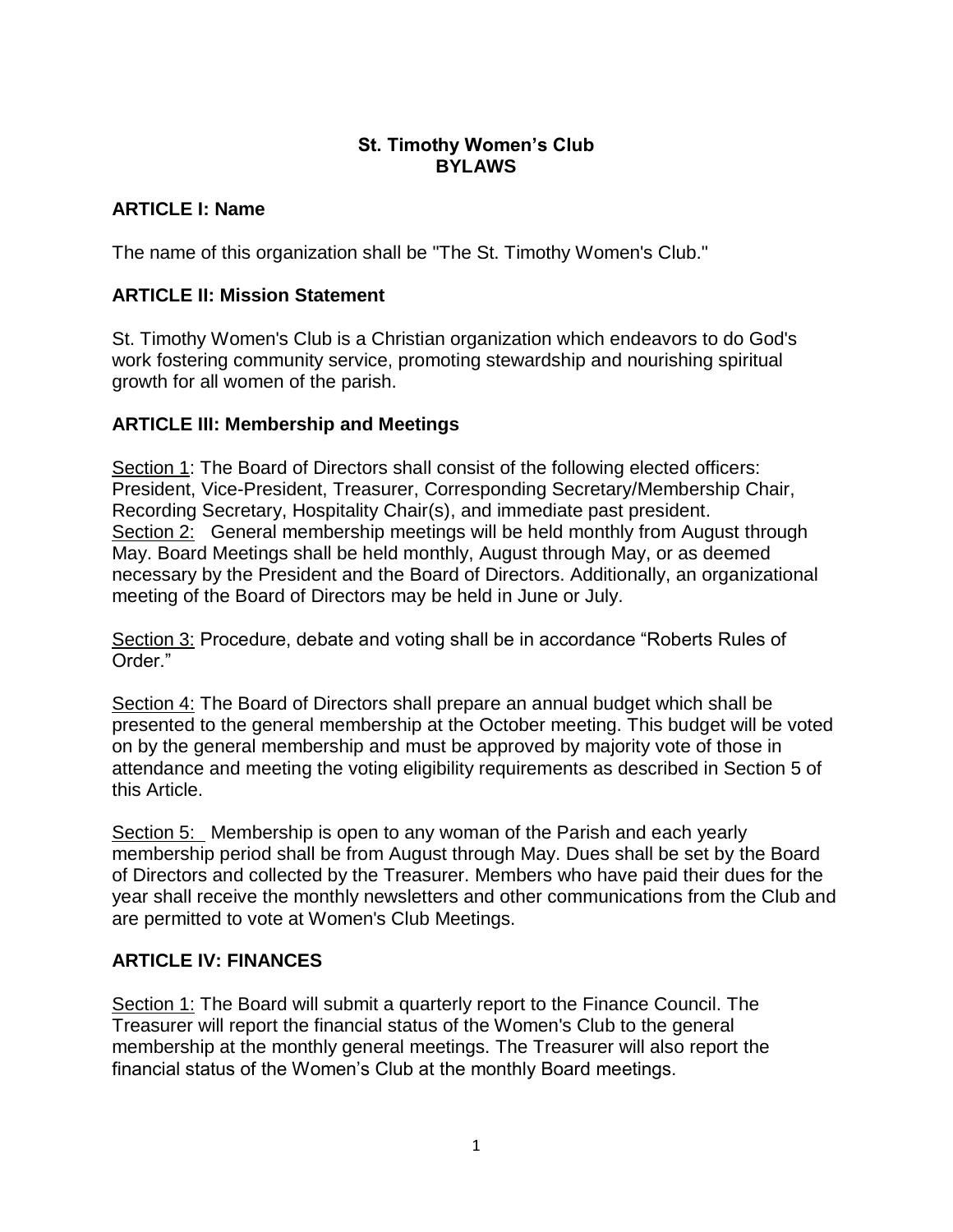Section 2: The Board has authority to spend up to \$1,000 dollars at its discretion. Any expenditure above \$1,000 must be approved by a majority of the General Membership in attendance at the General Meeting at which the vote is taken. Any expenditures above \$500, not previously voted upon by the general membership but approved by the Board, will be included in the finance report provided at each monthly meeting.

## **ARTICLE V: ELECTIONS**

Section 1: A slate of Officers shall be assembled by the current Board, or by a Nominating Committee consisting of current Women's Club Members, which will be assembled in March. The slate shall be presented and voted on at the April General Meeting, and the new officers shall be installed at the May General Meeting/End of Year Dinner.

Section 2: Terms of Service. The term for each officer shall be for 2 years. However, if an officer would like to stay in her position for an additional year, and there are no other nominees for that position, a third year shall be allowed. Officers are discouraged from remaining in a particular office for a period of more than 3 years. The terms of the elected officers shall be from July 1 through June 30.

Section 3: Vacancies. Vacancies will be filled at the discretion of the Board of Directors.

# **ARTICLE VI: OFFICERS & COMMITTEES**

Section 1: President. The President shall:

- preside over all Board and General Meetings;
- be the lead communicator to the Pastoral Counsel Representative;
- coordinate and schedule the calendar of events with Church staff;
- set agenda for all Board and General Meetings;
- coordinate representation for all Church new welcoming member meetings; and
- be the lead communicator to the Parish and Parish Staff for all Women's Club related activities and events.

Throughout the course of the year, the responsibility for coordinating information with the Parish and Parish Staff may be delegated to other Board or Women's Club members, as appropriate and agreed upon by the President.

Section 2: Vice-President. The Vice President shall:

- assist the President in all aspects of the President's responsibilities;
- assume the role and responsibilities of the President, in the event of the President's absence; and
- assist the president in other matters as needed.

Section 3: Treasurer. The Treasurer shall:

- submit monthly financial reports at the Board and General meetings;
- collect dues and other monies collected by the Club;
- write checks and pay bills for expenses incurred by the Women's Club;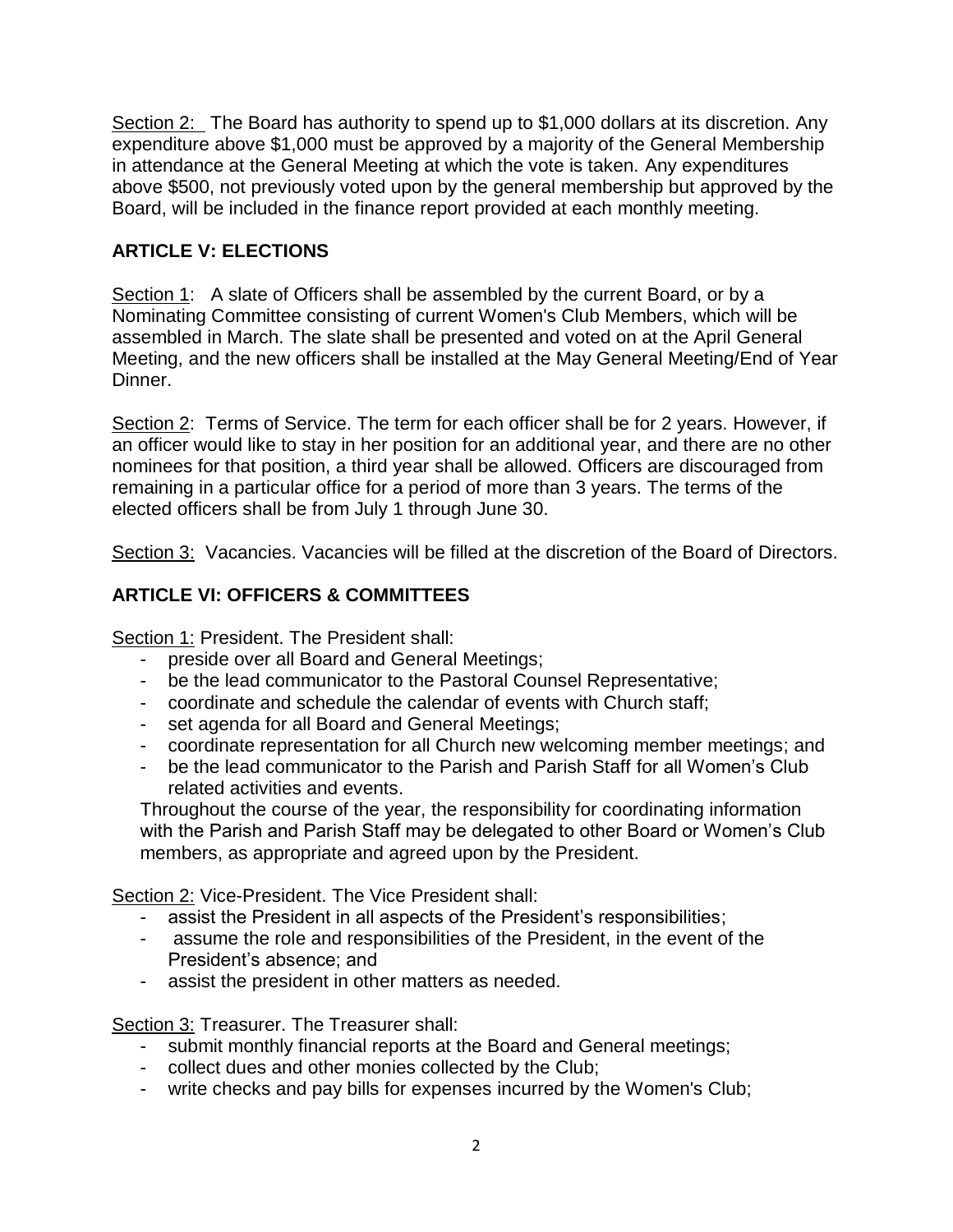- help determine the budget for the upcoming year;
- keep historical financial statements;
- provide semi-annual financial reports to the Finance Council;
- reconcile and balance the bank statements on a monthly basis;
- account and reconcile event proceeds, expenses, and prepare event income and expense statements; and
- coordinate with the Corresponding Secretary/ Membership Chair to make sure dues statements and current membership numbers are accurate.

Section 4: Recording Secretary: The Recording Secretary shall:

- record minutes of the general and board meetings;;
- distribute minutes to the board members in a timely manner; and
- assist the president in other matters as needed.

Section 5: Corresponding Secretary/ Membership Chair: The Corresponding Secretary/ Membership Chair shall:

- prepare and distribute the newsletter and/or other membership communications each month from August through May to all members;
- maintain the membership list to have available, as needed or requested by the Board and other members;
- keep membership list up to date throughout the year, adding new members as required; coordinate with treasurer to make sure membership list and money collected for dues is accurate;
- set up email accounts and send out newsletters, notices, etc.;
- update information, as appropriate, on any social media platforms utilized (i.e. Facebook or other platforms deemed useful); and
- send out letters, correspondence, thank you notes, get well cards, sympathy cards and any other correspondence as needed or requested by the President or the Board. Note: job function for sending out notes, cards, other manual correspondence can also be assigned to an alternate member of the board and/or delegated Women's Club member if needed, to support the overall role of the Corresponding Secretary/Membership Chair.

Section 6: Hospitality Chair(s): The Hospitality Chair(s) shall:

- lead the Hospitality Committee, comprised of up to 3 members, as needed, to support hospitality activities of the club;
- decorate and purchase/order wine, cheese, paper products and other items needed for the Wine and Cheese Social in August;
- set up snack and drink schedule for general meetings;
- remind members that are scheduled to bring snacks/drinks for each meeting;
- set up snacks and drinks at each meeting;
- clean up after meetings;
- provide beverages for each General Meeting; and
- assist with overall social related activities for each General Meeting, as needed.

Section 7: Immediate Past President